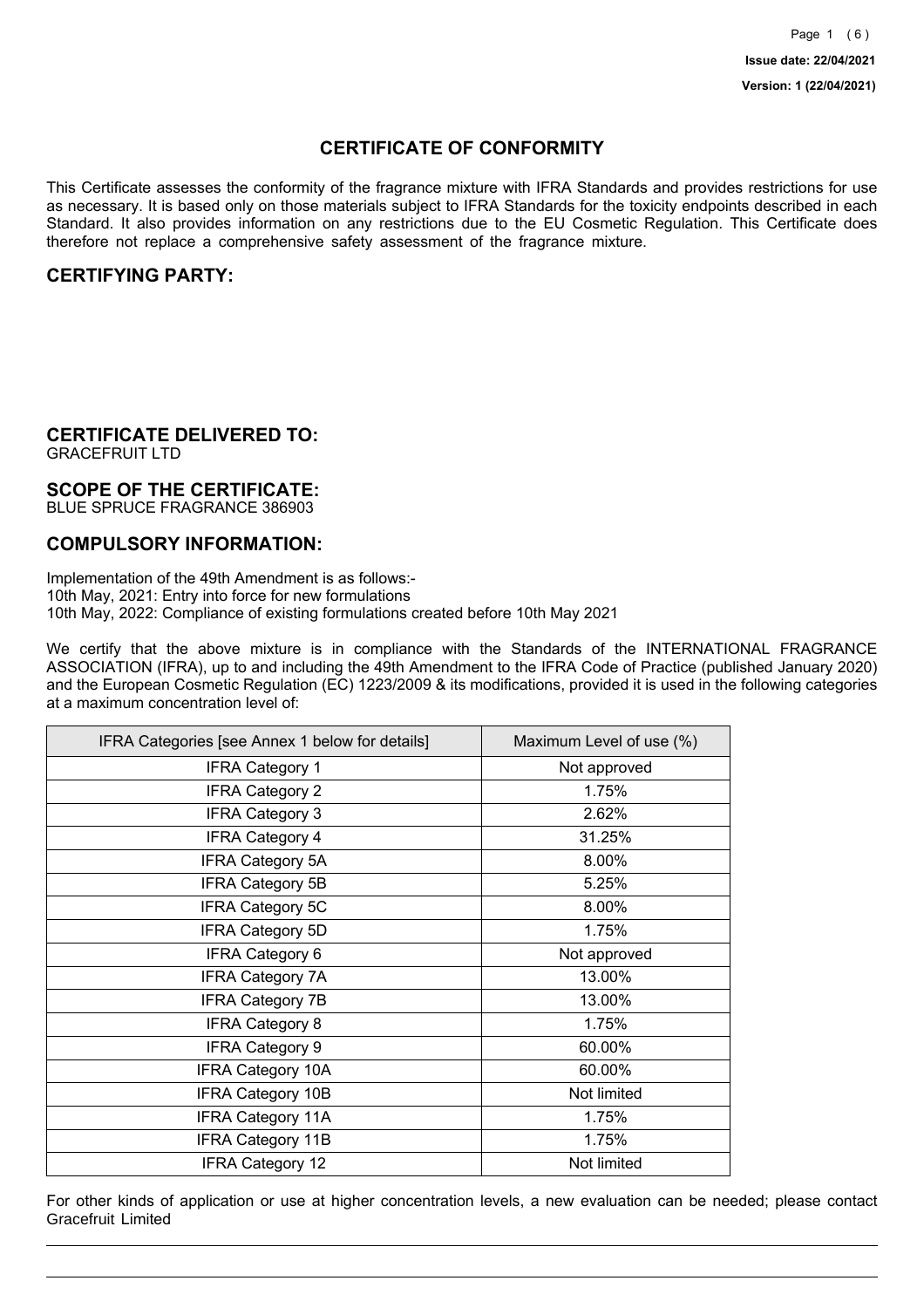## **EU COSMETIC INFORMATION:**

We certify that the above mixture is in compliance with the EU Cosmetic Regulation 1223/2009 and its amendments, provided it is used in the following applications at a maximum concentration level of:

| <b>Cosmetic Application</b>      | Maximum Level of use (%) |
|----------------------------------|--------------------------|
| Fine Fragrance                   | 66.66%                   |
| Eau de Toilette                  | 66.66%                   |
| Fragrancing cream                | 66.66%                   |
| Rinse off cosmetic products      | 66.66%                   |
| Other leave-on cosmetic products | 66.66%                   |
| Oral products                    | Not approved             |

Regulatory Affairs Department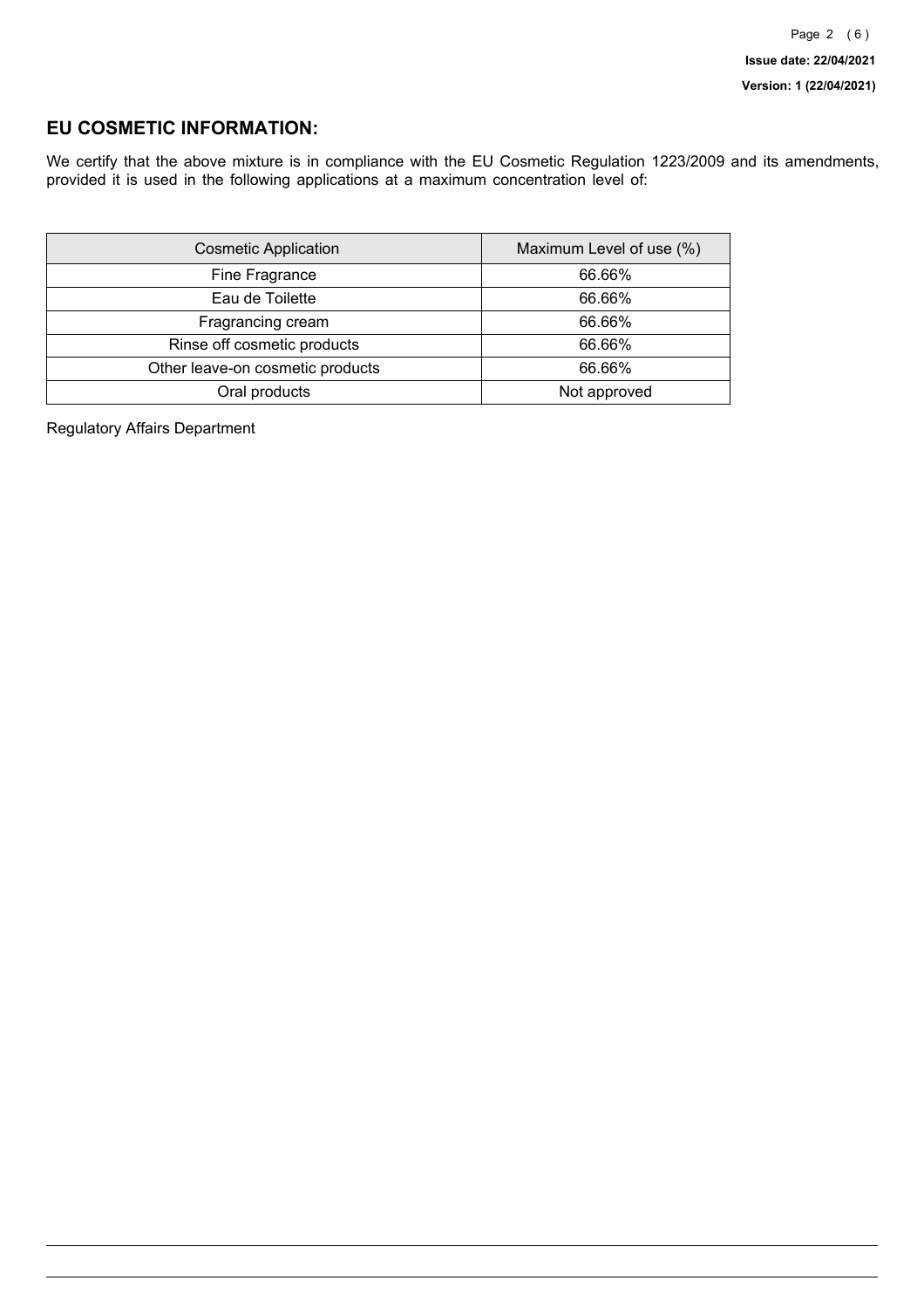### **ANNEX 1**

Below is an extract of information provided by IFRA in relation to types of application present in each IFRA Category. Additional information about IFRA Categories can be found in the Guidance to IFRA Standards, issued by IFRA.

| <b>IFRA Category</b>     | Product Type                                                                                                                                                                                                                                                                                                                                                                                                                                                                                                                                                                                                                                                                                                                                                                                                                                                                                                                                 |
|--------------------------|----------------------------------------------------------------------------------------------------------------------------------------------------------------------------------------------------------------------------------------------------------------------------------------------------------------------------------------------------------------------------------------------------------------------------------------------------------------------------------------------------------------------------------------------------------------------------------------------------------------------------------------------------------------------------------------------------------------------------------------------------------------------------------------------------------------------------------------------------------------------------------------------------------------------------------------------|
| IFRA Category 1          | Products applied to the lips: Lip products e.g. lipstick, lip balm; Childrens toys                                                                                                                                                                                                                                                                                                                                                                                                                                                                                                                                                                                                                                                                                                                                                                                                                                                           |
| <b>IFRA Category 2</b>   | Products applied to the axillae: Deodorant and antiperspirant products of all types; Body sprays/mists                                                                                                                                                                                                                                                                                                                                                                                                                                                                                                                                                                                                                                                                                                                                                                                                                                       |
| <b>IFRA Category 3</b>   | Products applied to the face/body using fingertips: Eye products e.g. eye make-up, eye moisturizer; Facial<br>make-up; Make-up remover; Nose pore strips; Wipes for face, neck, hands, body; Facial masks; Body<br>and face paint                                                                                                                                                                                                                                                                                                                                                                                                                                                                                                                                                                                                                                                                                                            |
| IFRA Category 4          | Products related to fine fragrance: Hydroalcoholic and non-hydroalcoholic fine fragrance of all types e.g.<br>Eau de Toilette, Parfum, Cologne, solid perfume, fragrancing cream, aftershaves of all types; Ingredients<br>of perfume and fragrance mixtures for cosmetic kits; Scent pads; Scent strips                                                                                                                                                                                                                                                                                                                                                                                                                                                                                                                                                                                                                                     |
| <b>IFRA Category 5A</b>  | Body lotion products applied to the body using the hands (palms), primarily leave on: Foot care products<br>e.g. creams, powders; Insect repellent for application to the skin; All powders and talc (excluding baby<br>powders and talc)                                                                                                                                                                                                                                                                                                                                                                                                                                                                                                                                                                                                                                                                                                    |
| <b>IFRA Category 5B</b>  | Face moisturizer products applied to the face using the hands (palms), primarily leave on: Facial toner;<br>Facial moisturizers and creams                                                                                                                                                                                                                                                                                                                                                                                                                                                                                                                                                                                                                                                                                                                                                                                                   |
| IFRA Category 5C         | Hand cream products applied to the hands using the hands (palms), primarily leave on: Hand cream; Nail<br>care products including cuticle creams; Hand sanitizers                                                                                                                                                                                                                                                                                                                                                                                                                                                                                                                                                                                                                                                                                                                                                                            |
| IFRA Category 5D         | Baby creams, baby oils and baby talc: Baby cream/lotion, baby oil, baby powders and talc                                                                                                                                                                                                                                                                                                                                                                                                                                                                                                                                                                                                                                                                                                                                                                                                                                                     |
| IFRA Category 6          | Products with oral and lip exposure: Toothpaste; Mouthwash, including breath sprays; Toothpowder,<br>strips, mouthwash tablets                                                                                                                                                                                                                                                                                                                                                                                                                                                                                                                                                                                                                                                                                                                                                                                                               |
| <b>IFRA Category 7A</b>  | Rinse-off products applied to the hair with some hand contact: Hair permanent or other hair chemical<br>treatments (rinse-off) e.g. relaxers, including rinse-off hair dyes                                                                                                                                                                                                                                                                                                                                                                                                                                                                                                                                                                                                                                                                                                                                                                  |
| <b>IFRA Category 7B</b>  | Leave-on products applied to the hair with some hand contact: Hair sprays of all types e.g. pumps,<br>aerosol sprays; Hair styling aids non sprays e.g. mousse, leave- on conditioners; Hair permanent or other<br>hair chemical treatments (leave-on) e.g. relaxers, including leave-on hair dyes; Shampoo - Dry (waterless<br>shampoo); Hair deodorizer                                                                                                                                                                                                                                                                                                                                                                                                                                                                                                                                                                                    |
| IFRA Category 8          | Products with significant anogenital exposure: Intimate wipes; Tampons; Baby wipes; Toilet paper (wet)                                                                                                                                                                                                                                                                                                                                                                                                                                                                                                                                                                                                                                                                                                                                                                                                                                       |
| <b>IFRA Category 9</b>   | Products with body and hand exposure, primarily rinse off: Bar soap; Liquid soap; Shampoo of all type;<br>Conditioner (rinse-off); Body washes and shower gels of all types; Baby wash, bath, shampoo; Bath gels,<br>foams, mousses, salts, oils and other products added to bathwater; Cleanser for face (rinse-off); Shaving<br>creams of all types e.g. stick, gels, foams; All depilatories (including facial) and waxes for mechanical hair<br>removal; Foot care products (feet are placed in a bath for soaking); Shampoos for pets                                                                                                                                                                                                                                                                                                                                                                                                   |
| <b>IFRA Category 10A</b> | Household care excluding aerosol / spray products: Hand wash laundry detergent; Laundry pre-treatment<br>of all types e.g. paste, sprays, sticks; Machine laundry detergents with skin contact e.g. liquids, powders;<br>Fabric softeners of all types including fabric softener sheets; Ironing water; Hand dishwashing detergent;<br>Hard surface cleaners of all types e.g. bathroom, kitchen cleansers, furniture polish; Toilet seat wipes;<br>Household cleaning products, other types including fabric cleaners, carpet cleaners, furniture polishes<br>sprays and wipes, stain removers, treatment products for textiles e.g. starch sprays; Floor wax; Dry<br>cleaning kits; Fragranced oil for lamp ring, reed diffusers, pot-pourri, liquid refills for air fresheners (non-<br>cartridge systems), etc.                                                                                                                          |
| <b>IFRA Category 10B</b> | Household aerosol/spray products: Animal sprays applied to animals; Air freshener sprays, manual,<br>including aerosol and pump; Aerosol/spray insecticides                                                                                                                                                                                                                                                                                                                                                                                                                                                                                                                                                                                                                                                                                                                                                                                  |
| <b>IFRA Category 11A</b> | Products with intended skin contact but minimal transfer of fragrance to skin from inert substrate without<br>UV exposure: Feminine hygiene conventional pads, liners, interlabial pads; Diapers (baby and adult);<br>Adult incontinence pant, pad; Toilet paper (dry)                                                                                                                                                                                                                                                                                                                                                                                                                                                                                                                                                                                                                                                                       |
| <b>IFRA Category 11B</b> | Products with intended skin contact but minimal transfer of fragrance to skin from inert substrate with<br>potential UV exposure: Tights with moisturizers; Scented socks, gloves; Facial tissues (dry tissues);<br>Napkins; Paper towels; Wheat bags; Facial masks (paper/protective) e.g. surgical masks not used as<br>medical device; Fertilizers, solid (pellet or powder)                                                                                                                                                                                                                                                                                                                                                                                                                                                                                                                                                              |
| IFRA Category 12         | Products not intended for direct skin contact, minimal or insignificant transfer to skin: Candles of all types;<br>Laundry detergents for machine wash with minimal skin contact (e.g. Liquid tabs, pods); Automated air<br>fresheners and fragrancing of all types e.g. concentrated aerosol with metered doses, plug-ins, electrical,<br>incense, liquid refills (cartridge); Air delivery systems; Cat litter; Cell phone cases; Deodorizers/maskers<br>not intended for skin contact e.g. fabric drying machine deodorizers, carpet powders; Fuels; Insecticides<br>e.g. mosquito coil, paper, electrical, for clothing, excluding aerosols/sprays; Joss sticks or incense sticks;<br>Dishwash detergent and deodorizers - for machine wash; Olfactive board games; Paints; Plastic articles<br>(excluding toys); Scratch and sniff; Scent pack; Scent delivery system (using dry air technology); Shoe<br>polishes; Rim blocks (Toilet) |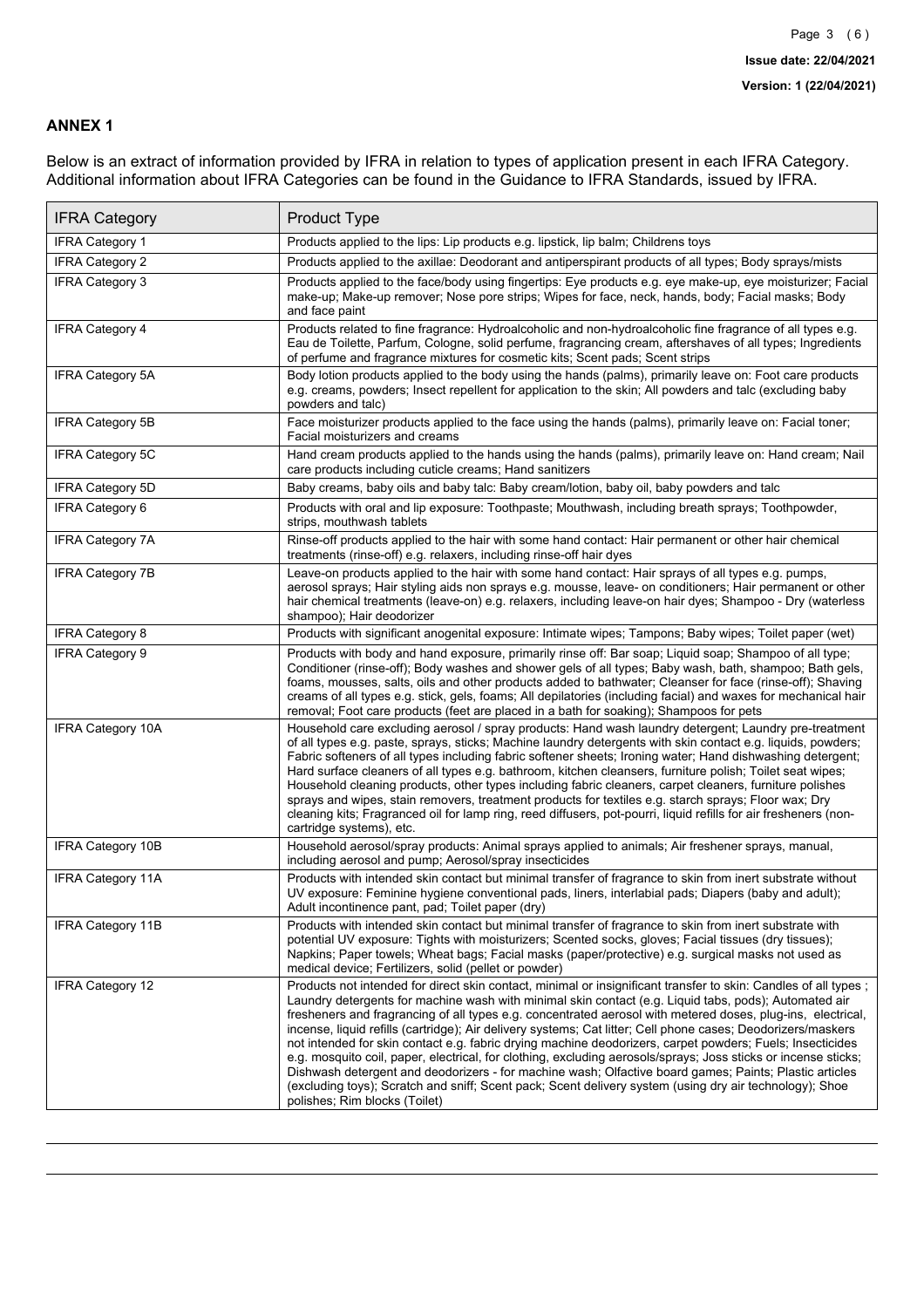## **IFRA CONFORMITY CERTIFICATE**

### **Customer: GRACEFRUIT LTD**

#### **Product: BLUE SPRUCE FRAGRANCE 386903**

We certify that the above item is in compliance with the Standards of the INTERNATIONAL FRAGRANCE ASSOCIATION (IFRA - 48th Amendment / published June 2015), provided it is used in the following classes at a maximum concentration level of:

| IFRA classes [see annex for detail] | Maximum level of use (%) |
|-------------------------------------|--------------------------|
| <b>IFRA Class 1 Limit</b>           | Not approved             |
| <b>IFRA Class 2 Limit</b>           | 2.5%                     |
| <b>IFRA Class 3.A Limit</b>         | 6.25%                    |
| IFRA Class 3.B Limit                | 6.25%                    |
| IFRA Class 3.C Limit                | 6.25%                    |
| IFRA Class 3.D Limit                | 6.25%                    |
| <b>IFRA Class 4.A Limit</b>         | 6.25%                    |
| <b>IFRA Class 4.B Limit</b>         | 6.25%                    |
| IFRA Class 4.C Limit                | 6.25%                    |
| <b>IFRA Class 4.D Limit</b>         | 6.25%                    |
| <b>IFRA Class 5 Limit</b>           | 6.25%                    |
| <b>IFRA Class 6 Limit</b>           | Not approved             |
| <b>IFRA Class 7.A Limit</b>         | 5%                       |
| IFRA Class 7.B Limit                | 5%                       |
| IFRA Class 8.A Limit                | 6.25%                    |
| IFRA Class 8.B Limit                | 6.25%                    |
| <b>IFRA Class 9.A Limit</b>         | 6.25%                    |
| <b>IFRA Class 9.B Limit</b>         | 6.25%                    |
| IFRA Class 9.C Limit                | 6.25%                    |
| IFRA Class 10.A Limit               | 6.25%                    |
| IFRA Class 10.B Limit               | 6.25%                    |
| <b>IFRA Class 11 Limit</b>          | 100%                     |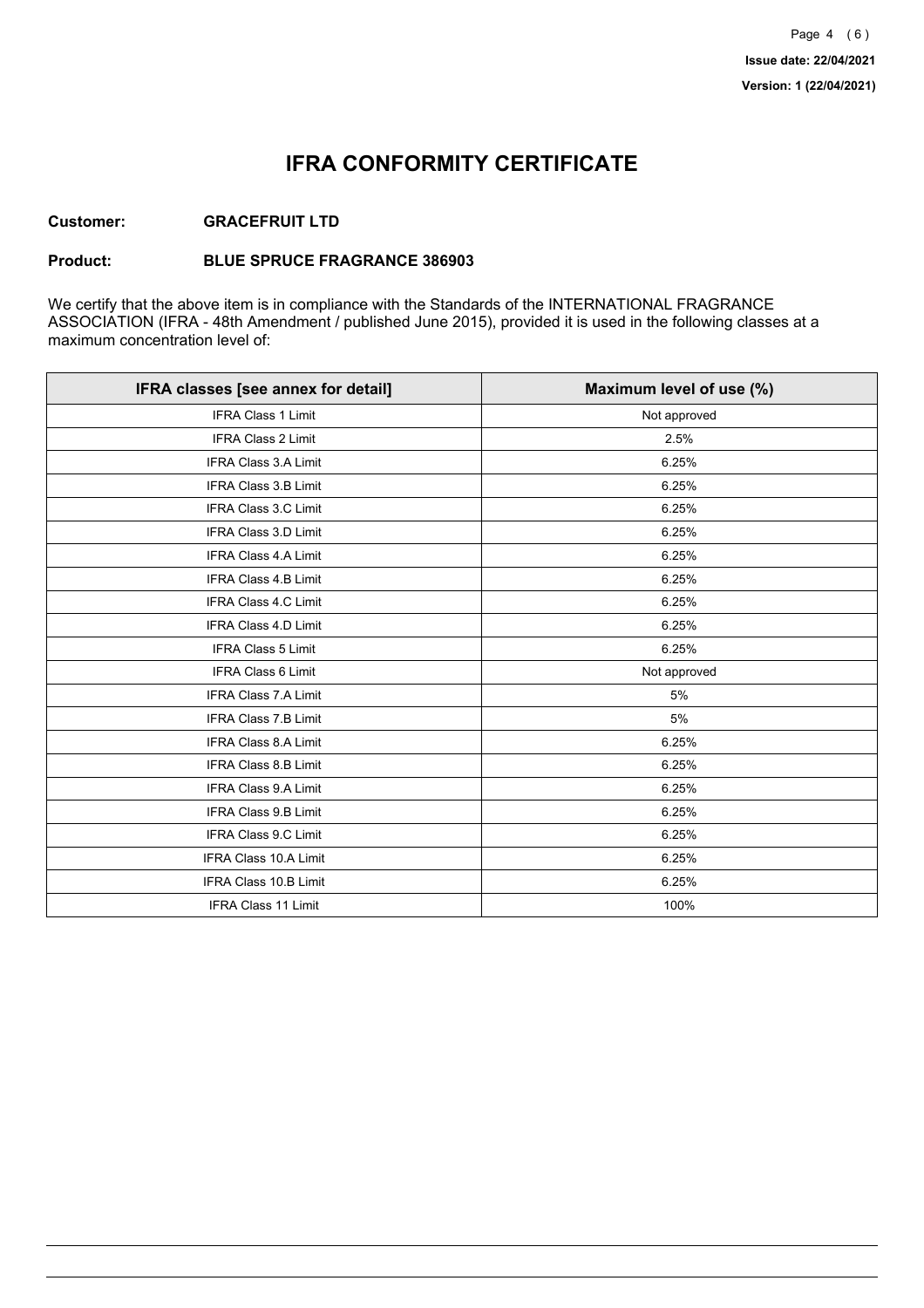# **IFRA CONFORMITY CERTIFICATE**

For other kinds of application or use at higher concentration levels, a new evaluation may be needed; please contact Gracefruit Limited.

The IFRA Standards regarding use restrictions are based on safety assessments by the Panel of Experts of the RESEARCH INSTITUTE FOR FRAGRANCE MATERIALS (RIFM) and are enforced by the IFRA Scientific Committee.

Evaluation of individual Fragrance ingredients is made according to the safety standards contained in the relevant section of the IFRA Code of Practice.

It is the ultimate responsibility of our customer to ensure the safety of the final product (containing this fragrance) by further testing if need be.

**Regulatory Affairs Department**